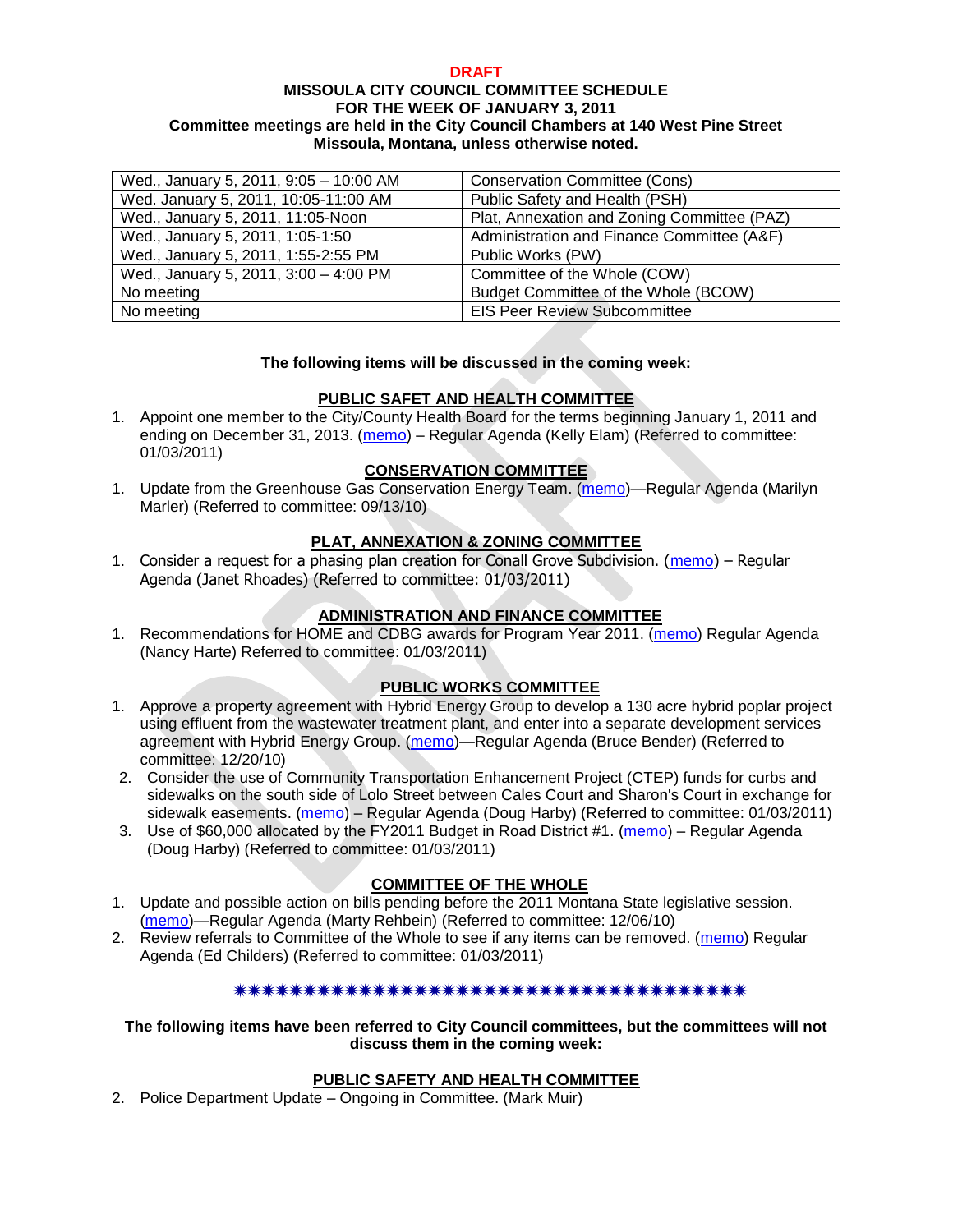- 3. Fire Department Update Ongoing in Committee (Mike Painter)
- 4. Health Department Update Ongoing in Committee. (Ellen Leahy)
- 5. An [ordinance](ftp://ftp.ci.missoula.mt.us/Packets/Council/2008/2008-12-15/2008CatOrdinanceAmendment%5B1%5D.pdf) amending Missoula Municipal Code Chapter 6.09 entitled "Missoula Cat Ordinance" section 6.09.010 through 6.09.090 to amend definitions, to limit the number of cats over the age of four months that a person, family, or household can harbor, keep, or maintain to five and to enact other general amendments. [\(PS&H\)](ftp://ftp.ci.missoula.mt.us/Packets/Council/2008/2008-12-15/081210psh.pdf) (Returned from Council floor: 01/12/09)
- 6. An [ordinance](ftp://ftp.ci.missoula.mt.us/Packets/Council/2008/2008-12-15/DogOrdinance--PSHrevisions.pdf) amending Missoula Municipal Code Title 6 entitled "Animals" generally amending Chapter 6.04 entitled "Animals Running at Large" and Chapter 6.08 entitled "Dogs and Pet Shops," increasing the fee when an animal is impounded and establishing a fee for a boarding kennel license. [\(PS&H\)](ftp://ftp.ci.missoula.mt.us/Packets/Council/2008/2008-12-15/081210psh.pdf) (Returned from Council floor: 01/12/09)
- 7. Consider an [ordinance](http://www.ci.missoula.mt.us/DocumentView.aspx?DID=5133) amending Missoula Municipal Code Title 9 entitled "Public Peace, Morals and Welfare" by creating Chapter 58 entitled "Social Host and Rental Space Gatherings involving consumption of Alcohol by Minors" and enacting Sections 9.58.010 through 9.58.030. [\(memo\)](http://www.ci.missoula.mt.us/DocumentView.aspx?DID=5149)— Regular Agenda (Dave Strohmaier) (Referred to committee: 12/06/10)
- 8. Review implementation of the Missoula Outdoor Lighting Ordinance [\(memo\)](http://www.ci.missoula.mt.us/DocumentView.aspx?DID=4420).—Regular Agenda (Dave Strohmaier) (Referred to committee: 08/09/10)

## **CONSERVATION COMMITTEE**

- 2. Information on Trail Projects [\(memo\)](http://www.ci.missoula.mt.us/DocumentView.aspx?DID=4477).—Regular Agenda (Marilyn Marler) (Referred to committee: 08/23/2010)
- 3. Reorganization of conservation lands advisory committees. [\(memo\)](http://www.ci.missoula.mt.us/DocumentView.aspx?DID=4957)—Regular Agenda (Marilyn Marler) (Referred to committee: 11/08/10)
- 4. Consider a new ordinance that will create a process and criteria for the naming of public parks, trails, open space, and recreation facilities. [\(memo\)](http://www.ci.missoula.mt.us/DocumentView.aspx?DID=4848)—Regular Agenda (Jackie Corday) (Referred to committee: 10/25/10)
- 5. Approve an agreement between the City and Garden City Harvest (GCH) to allow for community gardens on City owned properties that will be identified in the future. [\(memo\)](http://www.ci.missoula.mt.us/DocumentView.aspx?DID=4847)—Regular Agenda (Jackie Corday) (Referred to committee: 10/25/10) (Item tabled in committee 12/08/2010)
- 6. Appoint one member to the Conservation District for the term beginning January 1, 2011 and ending on December 31, 2013. [\(memo\)](http://www.ci.missoula.mt.us/DocumentView.aspx?DID=5204)—Regular Agenda (Kelly Elam) (Referred to committee: 12/13/10)
- 7. Review the Master Fee Schedule for facility use, reservations, contracts, permits, and programs for 2011. [\(memo\)](http://www.ci.missoula.mt.us/DocumentView.aspx?DID=5207)—Regular Agenda (Shirley Kinsey) (Referred to committee: 12/13/10)
- 8. Budget update on aquatics. [\(memo\)](http://www.ci.missoula.mt.us/DocumentView.aspx?DID=4917)—Regular Agenda (Lyn Hellegaard) (Referred to committee: 11/08/10)
- 9. Appoint three members who are qualified electors (registered to vote) and either reside in the city limits or within a four and a half mile radius of the city limits to the Open Space Advisory Committee. [\(memo\)](http://www.ci.missoula.mt.us/DocumentView.aspx?DID=5253)—Regular Agenda (Kelly Elam) (Referred to committee: 12/20/10)

## **PLAT, ANNEXATION & ZONING COMMITTEE**

- 1. Annexation. (see separate list at City Clerk's Office for pending annexations) (Ongoing in Committee)
- 2. Update the Rattlesnake Valley Comprehensive Plan Amendment [\(memo\)](ftp://ftp.ci.missoula.mt.us/Packets/Council/2007/2007-04-02/Referrals/Rattlesnake_Plan_Update_referral.pdf).—Regular Agenda (Dave Strohmaier) (Referred to committee: 04/02/07)
- 3. Request to rezone the property legally described as Lot 3 of Scott Street Lots Subdivision, located in Section 16, T13N, R19W, P.M.M. form D (Industrial) to I-1 (Light Industrial), based on the finding of fact and conclusions of law. (PAZ [05/21/08\)](ftp://ftp.ci.missoula.mt.us/Packets/Council/2008/2008-06-02/080521paz.pdf) (Returned from Council floor: 6/2/08)
- 4. Ongoing discussion of City planning issues with members of the Planning Board.—Regular Agenda (Bob Jaffe) (Referred to committee: 3/20/06)
- 5. Consider a resolution of intention to annex City and UM properties located in the southeastern quadrant of the City and schedule a public hearing in accordance with Montana Code Annotated Part 44 government lands method of annexation. [\(memo\)](http://www.ci.missoula.mt.us/DocumentView.aspx?DID=4845)—Regular Agenda (Carla Krause) (Referred to committee: 10/25/10)
- 6. Consider a request to rezone property at 620 Addison and 826 Kern. [\(memo\)](http://www.ci.missoula.mt.us/DocumentView.aspx?DID=5088)—Regular Agenda (Tim Worley) (Referred to committee: 11/22/10)
- 7. Discuss Russell & 3<sup>rd</sup> land use and zoning visioning and update. [\(memo\)](http://www.ci.missoula.mt.us/DocumentView.aspx?DID=4864)—Regular Agenda (Bob Jaffe) (Referred to committee: 10/25/10)

## **ADMINISTRATION AND FINANCE COMMITTEE**

- 1. Approve claims. (Ongoing) (Consent Agenda)
- 2. Approve journal vouchers. (Ongoing) (Consent Agenda)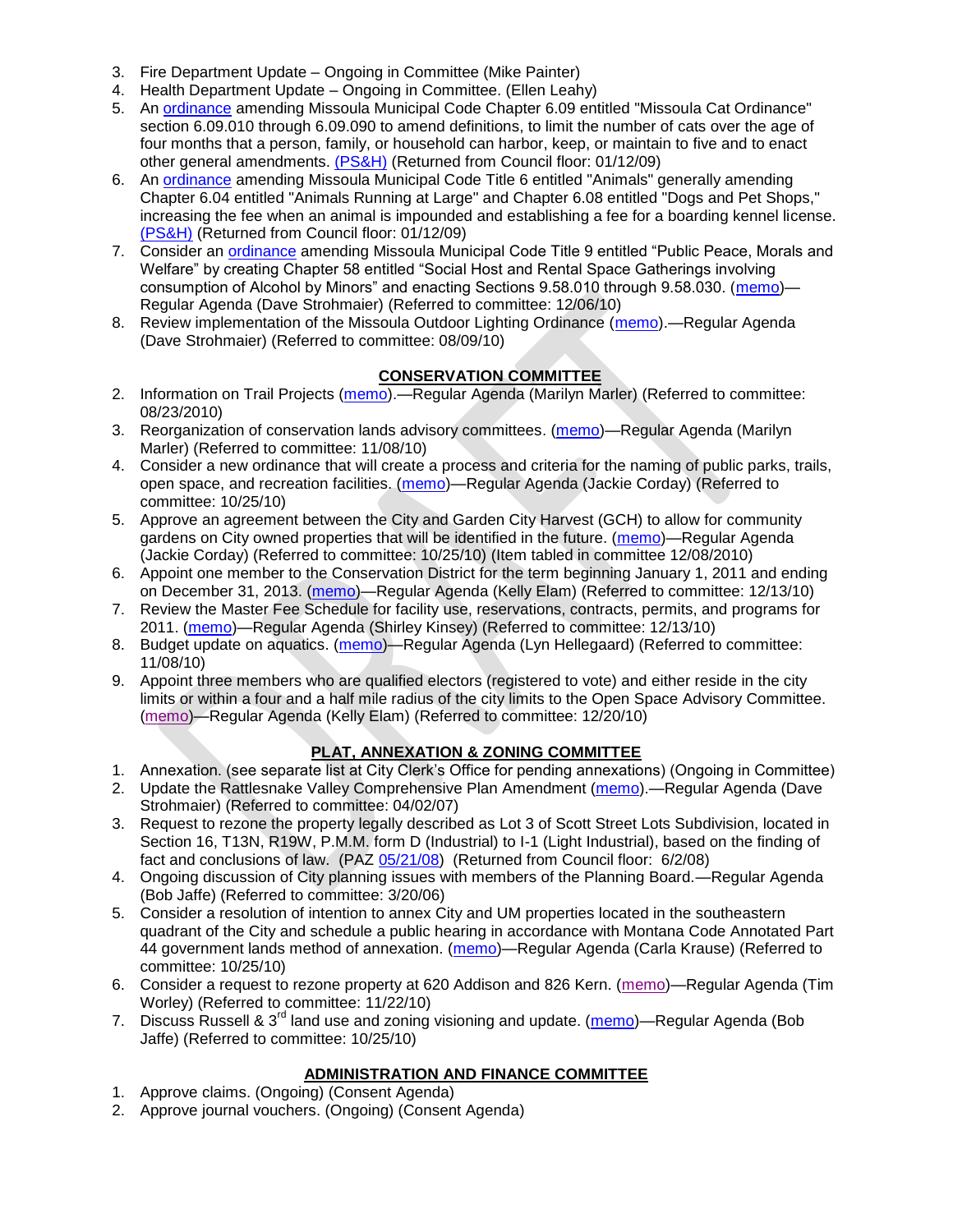- 3. Approve budget transfers. (Ongoing) (Consent Agenda)
- 4. An ordinance amending the municipal code as it relates to bike licensing. [\(A&F\)](ftp://ftp.ci.missoula.mt.us/Packets/Council/2008/2008-12-15/081210af.pdf) (Returned from council floor: 12/15/08)
- 5. Implications of establishing maintenance districts. [\(memo\)](ftp://ftp.ci.missoula.mt.us/Packets/Council/2009/2009-05-11/Referrals/MaintenanceDistricts.pdf) Regular Agenda (Bob Jaffe) (Referred to committee: 05/11/09)
- 6. Clarify position of council member who also serves on the board of a non-profit agency that has dealings with the city. [\(memo\)](http://www.ci.missoula.mt.us/DocumentView.aspx?DID=1840) – Regular Agenda (Ed Childers) (Referred to committee: 07/20/2009)
- 7. Review the FY 2011-15 capital improvement projects (CIP). [\(memo\)](http://www.ci.missoula.mt.us/DocumentView.aspx?DID=3522) Regular Agenda (Brentt Ramharter) (Referred to committee: 04/19/2010)
- 8. Amend Council rules to change the Council's regular meeting schedule to two meetings per month [\(memo\)](http://www.ci.missoula.mt.us/DocumentView.aspx?DID=4027).—Regular Agenda (Marty Rehbein) (Referred to committee: 06/07/10)
- 9. Discuss the disposition of surplus city property. [\(memo\)](http://www.ci.missoula.mt.us/DocumentView.aspx?DID=4862)—Regular Agenda (John Newman) (Referred to committee: 10/25/10)
- 10. Amend the FY 2010 budget to appropriate expenditures that were not identified in the original budget. [\(memo\)](http://www.ci.missoula.mt.us/DocumentView.aspx?DID=4883)—Regular Agenda (Brentt Ramharter) (Referred to committee: 11/01/2010)
- 11. Discuss outstanding third-party contracts. [\(memo\)](http://www.ci.missoula.mt.us/DocumentView.aspx?DID=4956)—Regular Agenda (Lyn Hellegaard) (Referred to committee: 11/08/10)
- 12. Review the city's current policy for charging the public for various city-produced documents [\(memo\)](http://www.ci.missoula.mt.us/DocumentView.aspx?DID=5143) Regular Agenda (Dave Strohmaier) (Referred to committee: 12/06/10)
- 13. Confirm the reappointment of Mark Muir to the Impact Fee Advisory Committee completing a term commencing December 1, 2010 and ending November 30, 2014. (Returned from Council floor: 11/1/10)

# **PUBLIC WORKS COMMITTEE**

- 1. Consider the sizes of grease interceptors for the restaurant industry [\(memo\)](ftp://ftp.ci.missoula.mt.us/Packets/Council/2008/2008-04-21/Referrals/Industrial_waste_restaurants.pdf).—Regular Agenda (Stacy Rye and Bob Jaffe) (Referred to committee: 04/21/08)
- 2. Review infrastructure conditions at the locations of serious and fatal traffic accidents: 2007-2009 [\(memo\)](http://www.ci.missoula.mt.us/DocumentView.aspx?DID=3031).—Regular Agenda (Jason Wiener) (Referred to committee: 01/25/10)
- 3. T4 America partner support [\(memo\)](http://www.ci.missoula.mt.us/DocumentView.aspx?DID=4452) Regular Agenda (Stacy Rye) (Referred to committee: 08/16/10)
- 4. Presentation from Public Works staff regarding proposed process for finding contractors and awarding bids for reconstruction of Russell Street. [\(memo\)](http://www.ci.missoula.mt.us/DocumentView.aspx?DID=5042)—Regular Agenda (Bob Jaffe) (Referred to committee: 11/15/2010)

## **COMMITTEE OF THE WHOLE**

- 1. Mayor's Update Ongoing in Committee. (Mayor Engen)
- 2. Updates from Council representatives on the Health Board, Community Forum, Transportation Policy Coordinating Committee, other boards and commissions as necessary. – (Ongoing in Committee)
- 3. Joint meeting of the Mayor, City Council and County Commission; a facilitated quarterly OPG review as directed in the [Interlocal Agreement](ftp://ftp.ci.missoula.mt.us/Documents/Mayor/OPG/Adopted-ILA-2005.pdf) (Agenda)—Ongoing (Mayor Engen)
- 4. Develop short and mid-term goals [\(memo\)](ftp://ftp.ci.missoula.mt.us/Packets/Council/2007/2007-04-23/Referrals/Council_Goals.pdf).—Regular Agenda (Bob Jaffe) (Referred to committee: 4/23/07)
- 5. Joint meeting between the Missoula City Council and the Missoula County Public Schools' Board of Trustees [\(memo\)](ftp://ftp.ci.missoula.mt.us/Packets/Council/2007/2007-09-17/Referrals/Council_School_Board_referral.pdf).—Regular Agenda (Dave Strohmaier) (Referred to committee: 09/17/07)
- 6. Examination of Office Planning and Grants [\(memo\)](ftp://ftp.ci.missoula.mt.us/Packets/Council/2008/2008-09-08/Referrals/080825HendricksonOPGreferral.pdf)—Regular Agenda (Lyn Hellegaard) (Referred to committee: 09/08/08)
- 7. Review CIP funding mechanism, vehicle replacement policy, department vehicle use practices, specifically Police, Fire, and Parking Commission [\(memo\)](ftp://ftp.ci.missoula.mt.us/Packets/Council/2008/2008-11-10/Referrals/ReviewBudgetary.pdf).—Regular Agenda (Ed Childers) (Referred to committee: 11/10/08)
- 8. Attend the UM/City luncheon hosted by The University of Montana on October 27, 2010 at 12:00 noon at the University Center, rooms #326-327. [\(memo\)](http://www.ci.missoula.mt.us/DocumentView.aspx?DID=4706)—Regular Agenda (Mayor Engen)
- 9. Update on Public Schools Major Initiatives: 21st Century Schools, Graduation Matters Missoula, and Student Achievement with Alex Apostle. [\(memo\)](http://www.ci.missoula.mt.us/DocumentView.aspx?DID=4902)—Regular Agenda (Ed Childers) (Referred to committee: 11/01/10)

## **BUDGET COMMITTEE OF THE WHOLE**

1. Update on the quarterly budget report [\(memo\)](http://www.ci.missoula.mt.us/DocumentView.aspx?DID=3554).—Regular Agenda (Lyn Hellegaard) (Referred to committee: 04/26/10)